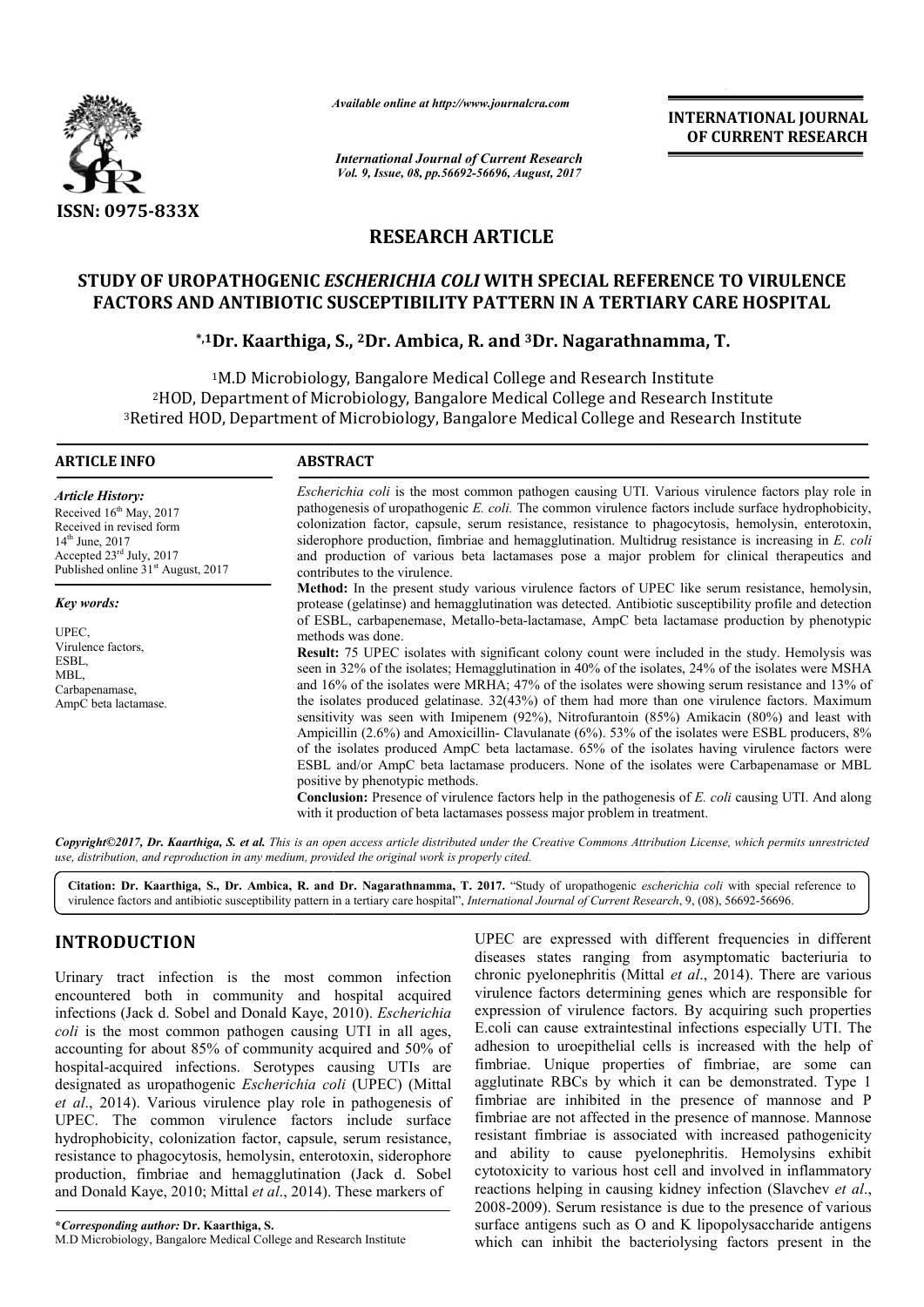serum (Hughes *et al*., 1982). Presence of proteinases helps in spreading of infection. And other factors such as iron sequestrating systems helps in the growth of bacteria, presence of capsule inhibits phagocytosis (Slavchev *et al*., 2008-2009). Incidence of multidrug resistance is increasing in *E.coli*. Extended spectrum β -lactamase (ESBL), Carbapenemase, Metallo-beta-lactamase, AmpC beta lactamase producing organisms pose a major problem for clinical therapeutics. And, incidence of multidrug resistance is increasing (Sharma *et al*., 2007). Therefore, the present study is carried out with aim to know the prevalence of various virulence factors like serum<br>resistance, hemolysin, protease (gelatinse) and resistance, hemolysin, protease (gelatinse) and hemagglutination in UPEC, to study their antibiotic susceptibility profile with reference to various phenotypic resistance like ESBL, carbapenemase, Metallo-beta-lactamase, AmpC beta lactamase production for epidemiological purpose.

# **MATERAIALS AND METHODS**

A prospective study was conducted on clinical isolates of *Escherichia coli* from urine sample from cases of UTI during June 2016-January 2017, in the Department of Microbiology attached to Victoria Hospital, Bowring and Lady Curzon Hospital, Minto and Vani Vilas Hospital, Bangalore Medical College & Research Institute, Bangalore. Any Gram-negative bacilli other than *Escherichia coli*, Gram positive cocci, bacilli and fungi were excluded from the study. A mid-stream clean catch urine or urine collected with sterile syringe after clamping of Foleys catheter in catheterised patients were cultured withhalf an hour of collection. Culture of urine samples was done by semi quantitative (Mayo's technique) method on Mac Conkey agar and Blood Agar plates, incubated aerobically at 37˚C for 18-24 hours. A significant colony count and colonies with morphology of *Escherichia coli* confirmed by standard biochemical reactions (Pamela B. Crichton, 2010) was processed.

## **Detection of Virulence factors**

- 1. **Hemolysin:** The *E. coli* isolates was inoculated on 5% sheep blood agar and incubated overnight at 37°C. Presence of a zone of complete lysis of erythrocytes around the colony and clearing of the medium indicates presence of hemolysin (Fatima *et al*., 2012).
- 2. **Hemagglutination:** Direct bacterial hemagglutination test-slide method: One drop of red blood cell (RBC) suspension was added to a drop of broth culture and the slide rocked at room temperature for 5 min. Presence of clumping is taken as positive for hemagglutination. Mannose-sensitive hemagglutination (MSHA) was detected by the absence of hemagglutination in a parallel set of tests in which a drop of 2%D-mannose added to the red cells and a drop of broth culture. Mannose resistant hemagglutinating (MRHA) was detected by the presence of hemagglutination of 3% 'O' blood group human RBCs in the presence of 2% Dmannose (Fatima *et al*., 2012).
- 3. **Serum resistance:** Overnight culture of *E. coli* on blood agar plates was suspended in Hank's balanced salt solution. Equal volume of this bacterial suspension and serum (0.05 ML) incubated at 37°C for 3 h. Then 10 μl of this mixture was inoculated on agar plate and incubated at 37°C for 24 h and viable count was determined. It is termed as sensitive when colony count drops to <1% of initial value (Fatima *et al*., 2012).

4. **Gelatinase test:** Gelatinase production was tested by gelatine liquefaction test.

Antibiotic susceptibility pattern of the isolates is studied with respect to Ampicillin (10 μg), Amikacin (30 μg), Cotrimoxazole  $(1.25/23.75 \text{ \mu g})$ , Cefotaxime  $(30 \text{ \mu g})$ , Ciprofloxacin (5 μg), Gentamicin (30 μg), Cefoxitin (30 mcg), Imipenem (10 mcg), Amoxiclav (20/10 mcg), Nitrofurantoin (300 mcg) and Norfloxacin (10 mcg) according to CLSI 2016 guidelines using Kirby-Bauer disk diffusion method (Clinical and Laboratory Standards Institute (CLSI) 2016).

## **Test for extended spectrum β-lactamase production**

**Screening by standard disk diffusion method:** Screening for ESBL production was done according to criteria recommended by CLSI. Two discs, Ceftazidime (30 μg) and Cefotaxime (30 μg), testing by Kirby-Bauer disk diffusion method. Zone diameters were read using CLSI criteria. An inhibition zone of  $\leq$  21 mm for Ceftazidime and  $\leq$  26 mm for Cefotaxime indicated a probable ESBL producing strain requiring phenotypic confirmatory testing.

**Phenotypic confirmatory methods:** To confirm ESBL production by *E. coli* strains disk diffusion method is used. Ceftazidime (30 μg) vs. Ceftazidime/Clavulanic acid (30/10 μg) and Cefotaxime (30 μg) vs. Cefotaxime/Clavulanic acid (30/10 μg) placed onto Mueller Hinton agar plate lawned with the test organisms and incubated overnight at 35 °C. Regardless of zone diameters,  $a \ge 5$  mm increase in a zone diameter of an antimicrobial agent tested in combination with Clavulanic acid vs. its zone size when tested alone, indicated ESBL production (Clinical and Laboratory Standards Institute (CLSI) 2016).

## **Carbapenemase production**

Carbapenemase-producing isolates usually test intermediate or resistant to one or more Carbapenems and usually test resistant to one or more agents in cephalosporin subclass III (eg, Cefoperazone, Cefotaxime, Ceftazidime, Ceftizoxime, and Ceftriaxone).

- (1) A 0.5 McFarland standard suspension (using either direct colony suspension or growth method) of *E. coli* ATCC® 25922 (the indicator organism) in broth or saline, and dilute 1:10 in saline or broth. Inoculate an MHA plate as for the routine disk diffusion procedure. Allow the plate to dry 3 to 10 minutes. Place the appropriate number of Ertapenem or Meropenem disks on the plate.
- (2) Using a  $10-\mu L$  loop or swab, pick 3 to 5 colonies of test or QC organism grown overnight on a blood agar plate and inoculate in a straight line out from the edge of the disk. The streak should be at least 20 to 25 mm in length.

Following incubation, examine the MHA plate for enhanced growth around the test or QC organism streak at the intersection of the streak and the zone of inhibition Enhanced growth = positive for Carbapenemase production. Enhanced growth = negative for Carbapenemase production (Clinical and Laboratory Standards Institute (CLSI) 2016).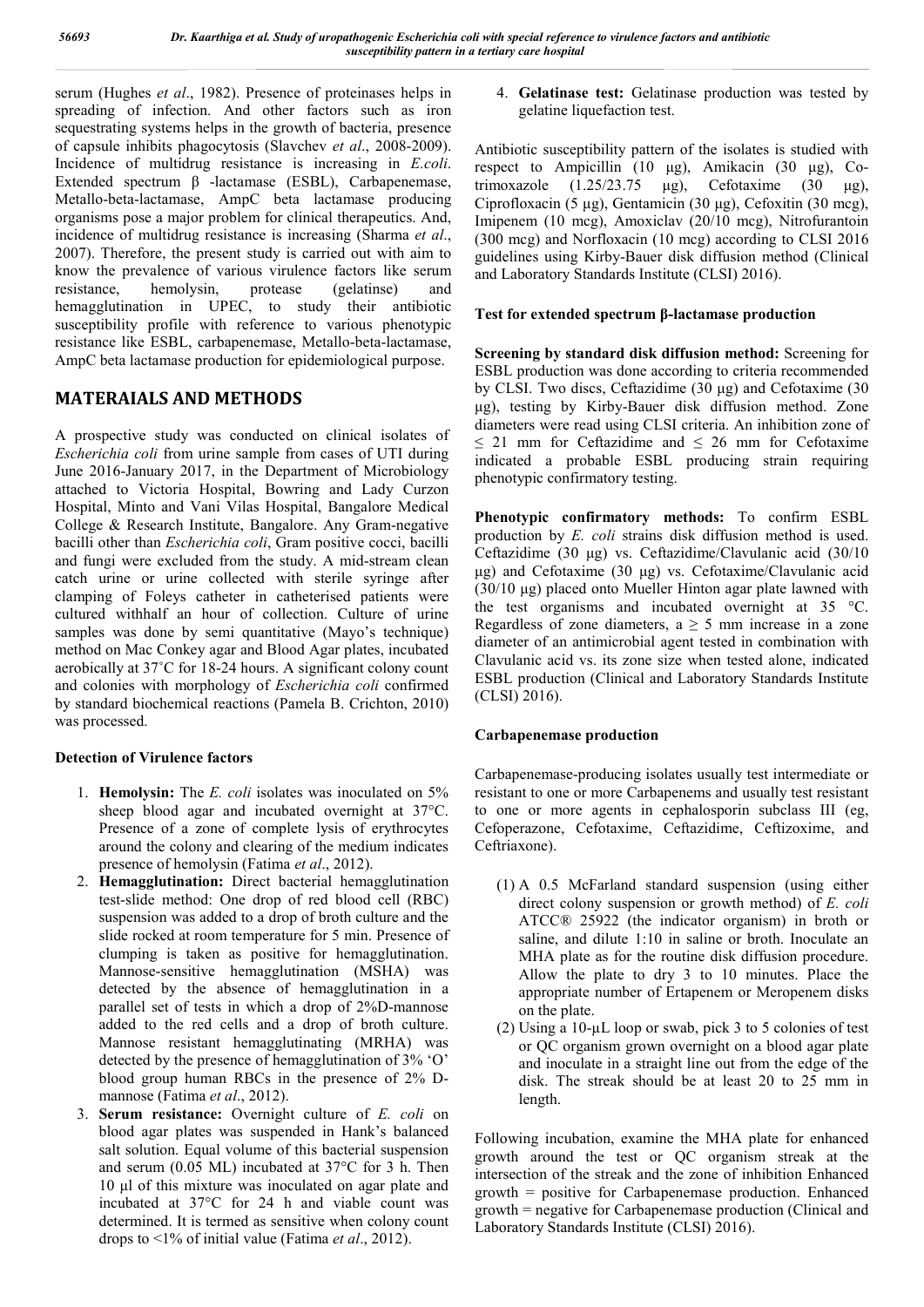#### **Metallo-β-lactamase (MBL) production**

Isolates resistant to Imipenem or Meropenem is considered for confirmation of MBL production. A 0.5 McFarland standard suspension of the test organism was lawned on the Muller-Hinton agar recommended by the CLSI guidelines. Imipenem  $(10\mu$ g) and Imipenem/EDTA  $(10+750 \mu$ g) were placed on the Mueller Hinton agar at a distance of 20mm to each other. After the incubation period of 16-18 hours at  $37^\circ$  C, the increase in inhibition zone size  $\geq$  7mm around the IMP/EDTA compared to IMP alone was considered as MBL positive (Galini *et al*., 2008).

#### **AmpC beta lactamase production**

Isolates showing reduced susceptibility to Cefoxitin was considered for Amp C beta lactamase detection.

#### **Method**

A lawn of test organism was made on MHA plate and cefoxitin 30 mcg disk was placed, cefoxitin + phenylboronic acid 300mcg and cefoxitin + cloxacilln 200 mcg was placed in the same plate, after 24 hrs of incubation if there was enhanced zone of clearance around cefoxitin + phenylboronic acid disk of  $> 5$ mm and enhanced zone of  $> 3$ mm around cefoxitin+ cloxacillin was taken positive for AmpC beta lactamase production (Ingram *et al*., 2011).

### **RESULTS**

75 UPEC isolates with significant colony count were included in the study. Among which 40 (53%) were from female patients and 35(47%) from male patients. 22(30%) were in the age group of 1-18 years, 40 (53%) were in the age group 19-59 years, 13 (17%) were  $\geq 60$  years. 46 (61%) were from inpatients, 29 (39%) were from outpatients. Majority of the samples were from medicine department (35 (47%)) followed by paediatrics  $(22(30\%)$  OBG  $(12(16\%)$  and the rest were

from urology and other departments. Antibiotic sensitivity of the UPEC isolates to Ampicillin was (2.6%), Amoxiclav (6%), Amikacin (80%), Gentamycin (61%), Ciprofloxacin (45%), Cotrimoxazole (40%), Ceftriaxone (21%), Cefotaxime (16%), Ceftazidime (17%), Cefoxitin (68%), Imipenem (92%), Norfloxacin (33%) and Nitrofurantoin (85%). Maximum sensitivity was seen with Imipenem, Nitrofurantoin and Amikacin, and least with Ampicillin and Amoxicillin-Clavulanate.

**Table 1. Results of Antibiotic sensitivity of the UPEC isolates**

| Drugs          | No. of sensitive isolates $(n=75)$ |
|----------------|------------------------------------|
| Ampicillin     | $2(2.6\%)$                         |
| Amoxiclav      | 5(6%)                              |
| Amikacin       | $60(80\%)$                         |
| Gentamycin     | 46 (61%)                           |
| Ciprofloxacin  | 34 (45%)                           |
| Cotrimoxazole  | $30(40\%)$                         |
| Ceftriaxone    | 16(21%)                            |
| Cefotaxime     | 12(16%)                            |
| Ceftazidime    | 13(17%)                            |
| Cefoxitin      | 51 (68%)                           |
| Imipenem       | 69 (92%)                           |
| Norfloxacin    | 25(33%)                            |
| Nitrofurantoin | 64 (85%)                           |

Hemolysis was seen in 32% of the isolates; Hemagglutination in 40% of the isolates, 24% of the isolates were MSHA and 16% of the isolates were MRHA; 47% of the isolates were showing serum resistance and 13% of the isolates produced gelatinase.45(60%) of 75 isolates had one or more virulence factors. 32(43%) of them had more than one virulence factors. 40 (53%) of the isolates were ESBL producers, among them 60% were from in patients and 40% from outpatients. 6 (8%) of the isolates produced AmpC beta lactamase, 83% from inpatients and 17% from outpatients. None of the 6(8%) isolates which were Imipenem resistant were Carbapenamace or MBL positive by phenotypic methods.



**Figure 1. Antibiotic sensitivity of UPEC isolates**

**Table 2. Results of Virulence factors of UPEC**

| Virulence factors | No. of isolates $n=75$ | <b>ESBL</b> | Carbapenamace | MBL | AmpC betalactamase |
|-------------------|------------------------|-------------|---------------|-----|--------------------|
| Hemolysis         | 24(32%)                | 15(63%)     |               |     | 1(4%)              |
| Hemagglutination  | $30(40\%)$             | 17(57%)     |               |     | 2(7%)              |
| MSHA              | 18(24%)                | $9(50\%)$   |               |     | 2(11%)             |
| <b>MRHA</b>       | 12(16%)                | 8(67%)      |               |     |                    |
| Serum resistance  | 35(47%)                | $18(51\%)$  |               |     | 1(3%)              |
| Gelatinase        | 10(13%)                | $5(50\%)$   |               |     |                    |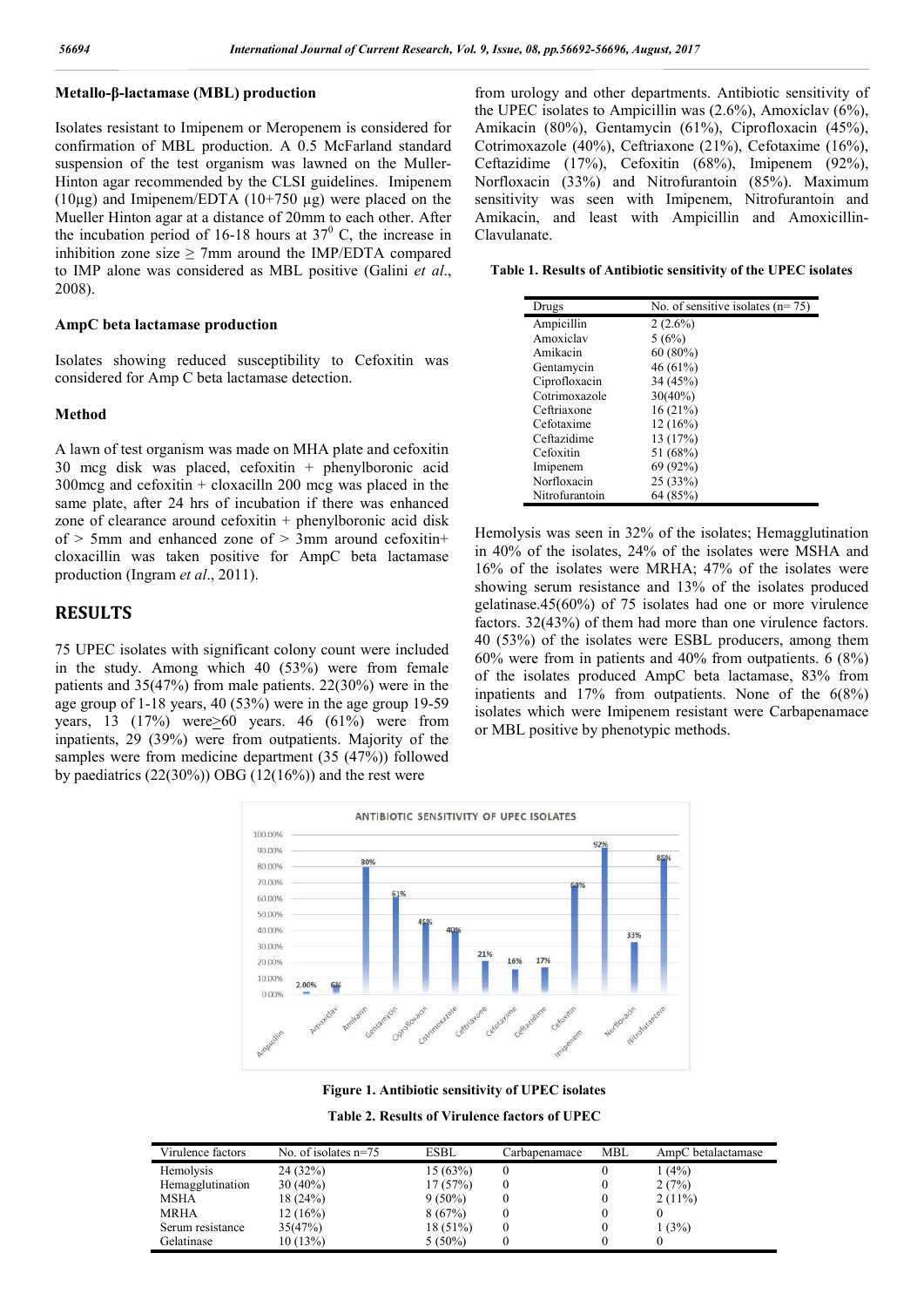23 isolates among 63 Cefotaxime and Ceftazidime resistant isolates were non ESBL producers by phenotypic method. 63% and 1% of the isolates which showed hemolysis were ESBL and AmpC betalactamase producers respectively, similarly 57% and 7% of isolates which showed hemagglutination, 50% and 11% of MSHA, 67% and 0% of MRHA, 47% and 3% of isolates showing serum resistance; and 50% and 0% of gelatinase producers were ESBL and AmpC beta lactamase producers respectively.



**Figure 2. Virulence factors produced by UPEC isolates**



**Figure 3. Percentage UPEC isolates with virulence factors producing beta lactamases**

**Table 3. Results of beta lactamase produced by The UPEC isolates**

|                    | IP         | ΩP         | Total   |
|--------------------|------------|------------|---------|
| ESBL               | $24(60\%)$ | $16(40\%)$ | 40(53%) |
| Carbapenamace      |            |            |         |
| MBL                |            |            |         |
| AmpC betalactamase | 5(83%)     | (17%)      |         |



**Figure 4. Beta lactamases produced by UPEC isolates**

# **DISCUSSION**

Urinary tract infection is the most common clinical presentation, especially in females due to anatomical and Urinary tract infection is the most common clinical presentation, especially in females due to anatomical and physiological factors (Agarwal *et al.*, 2012). In the present study incidence of UTI was more in females (53%) compared to males  $(47%)$ , which was seen in most of the studies conducted. Ghosh *et al*. (2016) in their study saw that out of 50 isolates 38 were from female patients and 12 12 from male patients, Jadhav *et al*. (2011) in their study the incidence of UTI was more in female patients (64%) and compared to 36% UTI was more in female patients (64%) and compared to 36% in male patients, Mittal *et al.* (2014) also saw that the incidence was more common in females in their study 53.3% compared to males 46.7%. In the present study 60% of the isolates were having one or more virulence factors and 43% of the isolates were having more than one virulence factors. 65% of the isolates having virulence factors were ESBL and/or AmpC beta lactamase producers. 32% of the isolates showed hemolysis, 40% of the isolates were hemagglutinating, 24% of the isolates were MSHA and 16% of the isolates were MRHA; 47% of the isolates were showing serum resistance and 13% of the isolates were MSHA and 16% of the isolates were MRHA; 47% of the isolates were showing serum resistance and 13% of the isolates produced gelatinase. Various studies have been done on demonstrating virulence factors in UPEC. Mittal et al. (2014) in their study, hemolysin production was seen in 47.4%, hemagglutination in 74.8%, serum resistance in 59%, gelatinase in 67.5%, hemagglutination and gelatinase production is more compared to the present study. Raksha et al.  $(2003)$  in their study  $91(41.36%)$  of the isolates were haemolytic,  $68(30.9\%)$  showed MRHA and  $72(32.72\%)$ ; were serum resistant which was in concordance with the present (2003) in their study  $91(41.36%)$  of the isolates were haemolytic,  $68(30.9%)$  showed MRHA and  $72(32.72%)$ ; were serum resistant which was in concordance with the present study. Kausar *et al.* (2009) in their study of 200  $42(21%)$  were haemolytic,  $60(30%)$  showed MRHA and 72(36%) MSHA, 99(49.5%) were serum resistant. Vidhya *et al*., (2016) in their study had 50 urinary isolates, 10% were haemolytic, hemagglutinating property was seen in 20 % (MRHA 7 and MSHA 3  $(n=10)$ ) and 88 % of them had serum resistance, they had more isolates with serum resistance as virulence factor, and less of haemolysin and hemagglutination compared to the present study. Ranjan *et al.* (2010) in their study had 41.36% of the isolates showing hemolysis, 30% of the isolates showed hemagglutination and 32.72% of the the isolates showed hemagglutination and 32.72% of the isolates had serum resistance which is comparable to the present study. Fatima *et al*. (2012) 30% of the UPEC isolates showed haemolytic activity 48% isolates showed Haemagglutination (HA), 30.0% were MRHA positive and 18.0% were MSHA which is in concordance with the present study. In the present study 53% of the UPEC isolates were ESBL and 8% of the isolates produced AmpC beta lactama 18.0% were MSHA which is in concordance with the present study. In the present study 53% of the UPEC isolates were ESBL and 8% of the isolates produced AmpC beta lactamase. None of the isolates were Carbapenamace or MBL positive phenotypic methods. Shariff *et al* . (2013) in their study found that 59% of their UPEC isolates were ESBL producers. Mittal *et al*. (2015) in their study found that 88% and 22% of their UPEC isolates which produced biofilm were ESBL and AmpC beta lactamase producer respectively and 6% of the isolates were MBL producers. Mukherjee et al. (2013) in their study found that 45% of their UPEC isolates were ESBL producers by phenotypic method. Ranjini *et al*. (2015) in their study 39.66% of their UPEC isolates were ESBL producers which is 39.66% of their UPEC isolates were ESBL producers which is less compared to the present study. Dugal *et al.* (2013) in their study 70.9% of UPEC isolates were ESBL producers, 12.9% were carbapenemase producers and 3.2% were Amp C beta lactamase producers. So, the virulence factors studied in the lactamase producers. So, the virulence factors studied in the present study and the ESBL production is found in similar numbers in various studies. was more common in females in their study 53.3% compared<br>to males 46.7%. In the present study 60% of the isolates were<br>having one or more virulence factors and 43% of the isolates<br>were having more than one virulence factor in their study, hemolysin production was seen in 47.4%, hemagglutination in 74.8%, serum resistance in 59%, gelatinase in 67.5%, hemagglutination and gelatinase production is more compared to the present study. Raksha *et* had more isolates with serum resistance as<br>and less of haemolysin and hemagglutination<br>present study. Ranjan *et al.* (2010) in their their study found that 88% and 22% of their which produced biofilm were ESBL and AmpC producer respectively and 6% of the isolates ducers. Mukherjee *et al.* (2013) in their study